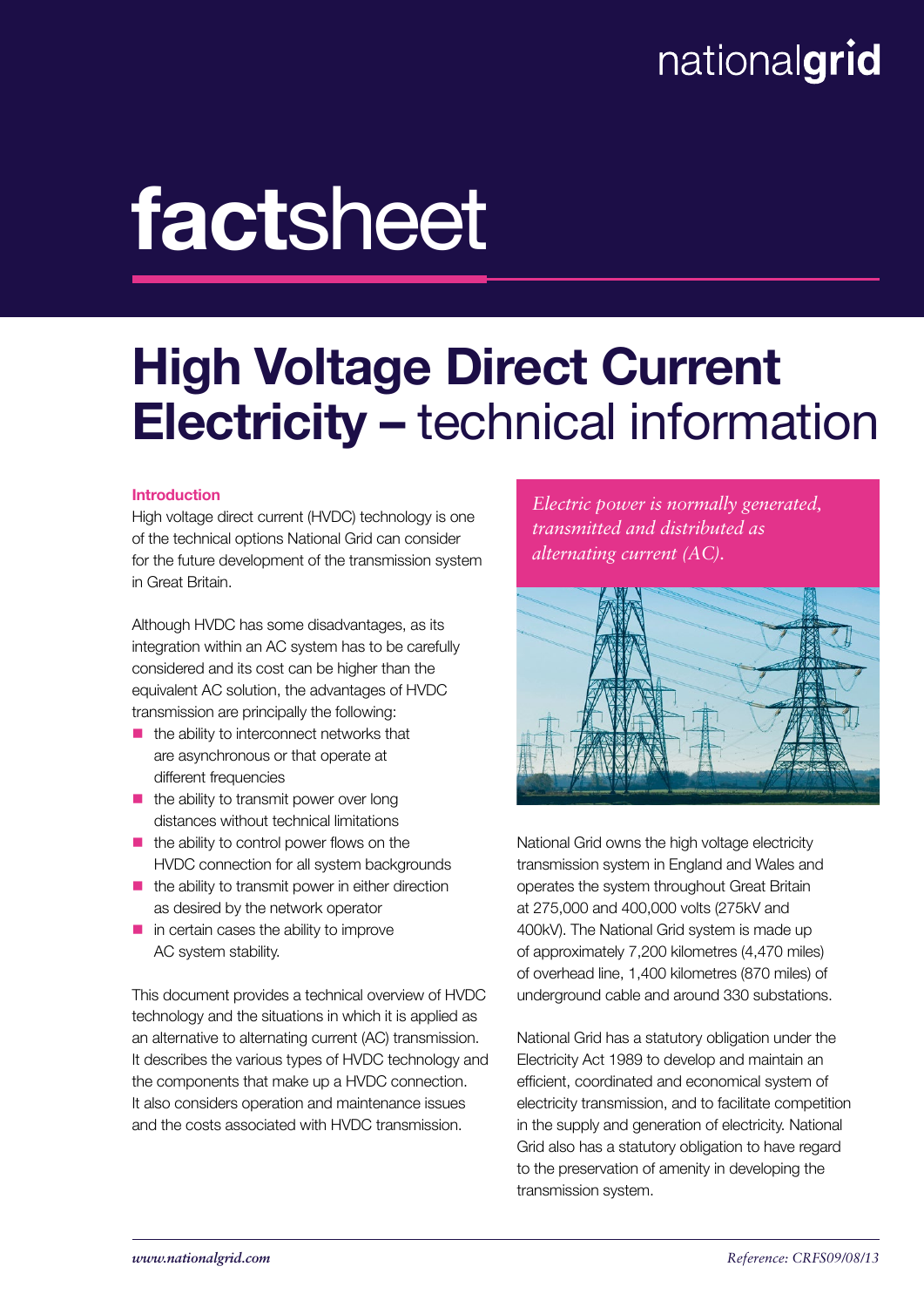Electric power is normally generated, transmitted and distributed as alternating current (AC). AC power is well suited to efficient transmission and distribution, as the voltage can be increased or reduced by transformers. HVDC transmission of electricity offers some advantages over conventional AC transmission that leads to its selection in particular applications.

A typical application of HVDC is to transmit power between two independent AC networks that are not synchronised. Examples of this are the 2,000MW England–France interconnector linking the British and French transmission systems and the 1,000MW BritNed interconnector between Britain and The Netherlands.

Unlike AC, there is no technical limit on the length of cable or overhead line that can be used in HVDC connections, so HVDC has advantages for long transmission distances.

# HVDC – how it works

A typical HVDC system is shown in simplified form in Figure 1. A converter at the sending terminal acts as a rectifier and converts the AC power into DC. A converter at the receiving terminal acts as an inverter and converts the DC power into AC. The connection between the converters may be by overhead line, cable, or both.

Power electronic valves (essentially high powered, electronic switches) within the converters allow the power flow to be controlled. The HVDC system is usually designed so that the converter at either terminal can be operated as either a rectifier or inverter and so the direction of the power flow can be reversed as required.



*Figure 1: HVDC system*

Two main converter technologies have been developed, current source converter (CSC) and voltage source converter (VSC).

#### HVDC converter technologies

#### Current source converters

Current source converters have been in commercial use since the 1950s. Most HVDC systems now in service are of the CSC type and the technology is well established. A typical current source converter (CSC) electrical diagram is shown below in Figure 2.



*Figure 2: Example current source converter (CSC)*

As a consequence of the AC-DC conversion technique utilised in CSC technology, the converter absorbs reactive power from the surrounding AC network and generates harmonic currents, both of which impact on the quality of electrical power. AC harmonic filters and reactive compensation must therefore be provided to maintain the quality of the electrical power. A further consequence is that the converter is dependent on the AC system voltage for its correct operation.

The current flow in the DC circuit is unidirectional. In order to reverse the power flow on a CSC HVDC connection, it is necessary to reverse the polarity of the DC voltage. This is performed by the DC converter control system.

AC harmonic filters are used both to limit AC harmonic currents and to compensate the reactive power absorption of the converter. The filters are switched in and out automatically as required to meet harmonic and reactive power performance limits.

*Unlike AC, there is no technical limit on the length of cable or overhead line that can be used in HVDC connections, so HVDC has advantages for long transmission distances.*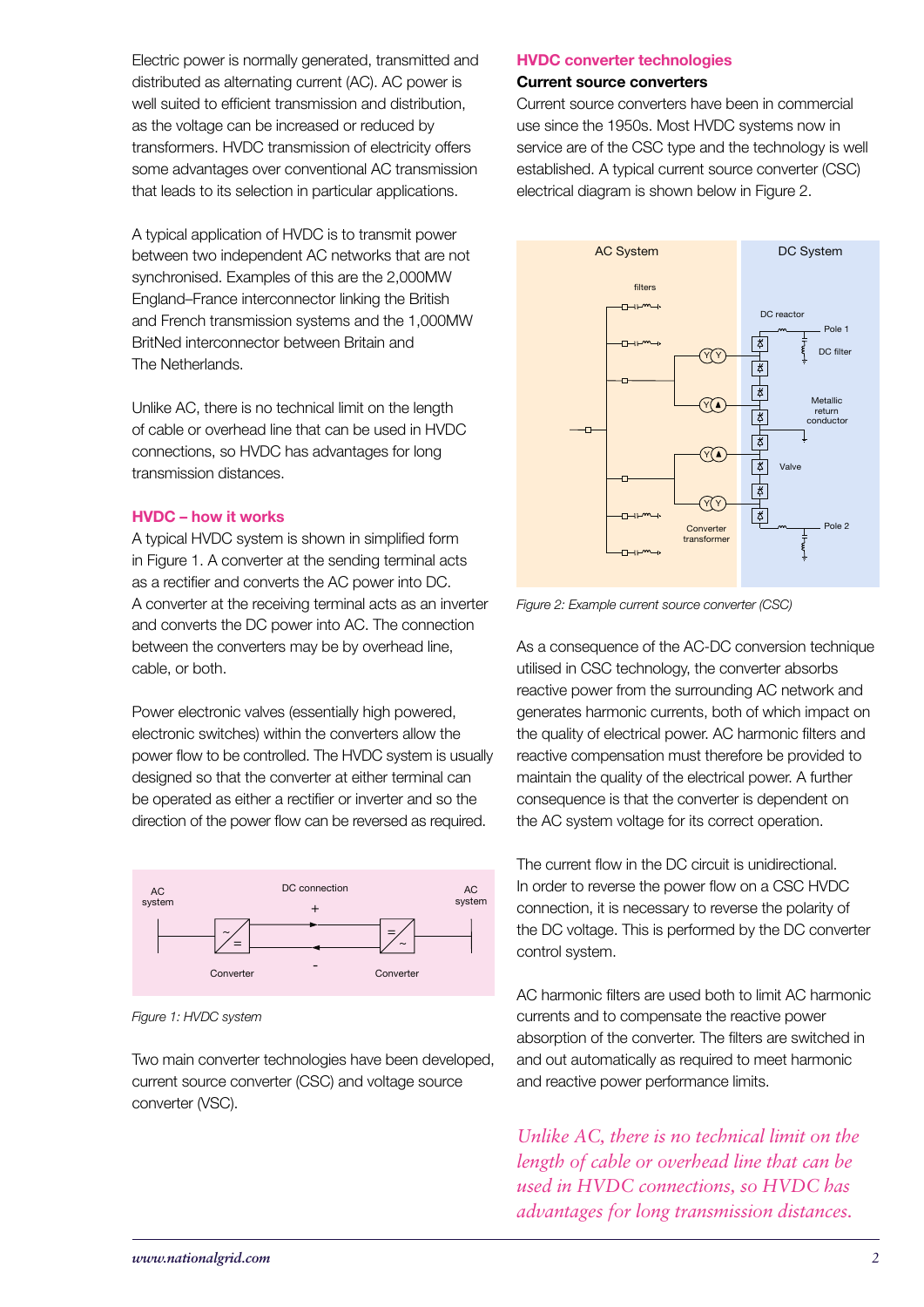On the DC side of the converter, a reactor is provided to smooth the DC current. The reactor also reduces the peak current in the event of a fault on the DC connection. DC filters may also be required to reduce harmonic voltages on the DC circuit, particularly when the circuit includes overhead lines.

CSC HVDC systems are suitable for operation at high voltages and power transfers. A 6,400MW connection between Xiangjiaba and Shanghai in China, operating at +/- 800kV, went into service in 2010. This connection is made via DC overhead lines which are capable of carrying these high voltage DC currents. Power capabilities via DC cables are presently still limited to lower voltages and power transfer capabilities.

# Voltage source converters

Voltage source converters (VSC) have been used in HVDC transmission systems since 1997. Comparatively few VSC HVDC systems are in service and the technology is still developing in terms of rating and capability. A typical voltage source converter is shown in Figure 3.

VSC converters use insulated gate bipolar transistor (IGBT) valves. The device is self commutating, meaning that the converter is not dependent on the AC system voltage for its correct operation.



*Figure 3: Example voltage source converter (VSC)*

The VSC HVDC systems in service so far have been limited to lower voltages and power ratings than CSC systems. The 500MW East-West interconnector between Ireland and Great Britain, operating at +/- 200kV, represented the highest power rating for a VSC HVDC system when it went into service in 2012.

# Comparison of CSC and VSC

The features of current source and voltage source converters are compared in Table 1.

|                                                 | <b>Current source</b><br>converter                              | Voltage source<br>converter                                                           |
|-------------------------------------------------|-----------------------------------------------------------------|---------------------------------------------------------------------------------------|
| Maturity of<br>technology                       | Mature                                                          | Developing                                                                            |
| Valves                                          | Thyristor, dependent<br>on AC system voltage<br>for commutation | IGBT, self<br>commutating                                                             |
| <b>Commutation failure</b>                      | Can occur                                                       | Does not occur                                                                        |
| Minimum DC power                                | Typically 5-10% of<br>rated power                               | No minimum value                                                                      |
| Reactive power<br>exchange with AC<br>system    | 50% of active power<br>transmitted                              | Independent control<br>of active and reactive<br>power                                |
| Reactive<br>compensation                        | Required                                                        | Not required                                                                          |
| <b>AC</b> harmonic filters                      | Switchable filters<br>required                                  | Less filtering<br>required, filters need<br>not be switchable                         |
| Converter<br>transformers                       | Special design<br>required                                      | Conventional<br>transformers can be<br>used                                           |
| Reversal of power<br>flow                       | DC voltage polarity<br>reversal required                        | Controllable in both<br>directions, no<br>reversal of DC voltage<br>polarity required |
| Converter station<br>footprint (relative size)  | 200m x 120m x 22m<br>$(100\%)$                                  | 120m x 60m x 22m<br>$(-40%)$                                                          |
| <b>Conversion losses</b><br>(per converter end) | 0.7% to 0.8% of<br>transmitted power                            | $1\%$ of<br>transmitted power                                                         |
| DC voltage                                      | Up to 800kV<br>available                                        | Up to 350kV<br>available                                                              |

*Table 1: Comparison between current source converter and voltage source converter technology*

# HVDC transmission technologies

# Cable types

There are two main types of cable technology suitable for use in HVDC applications, crosslinked polyethylene (XLPE) and mass impregnated (MI) insulation (see Figures 4 and 5). All cables consist of a copper or aluminium conductor surrounded by a layer of insulation (the thickness of which is dependent upon the operational voltage), a metallic sheath to protect the cable and prevent moisture ingress and a plastic outer coating. An additional requirement for cables intended for subsea use is steel armouring, which consists of steel wires helically wound around the cable, increasing the cable's strength and protecting it from the rigours of subsea installation.



*Figure 4: MI cable Source: Prysmian Cables & Systems Ltd Figure 5: XLPE cable.*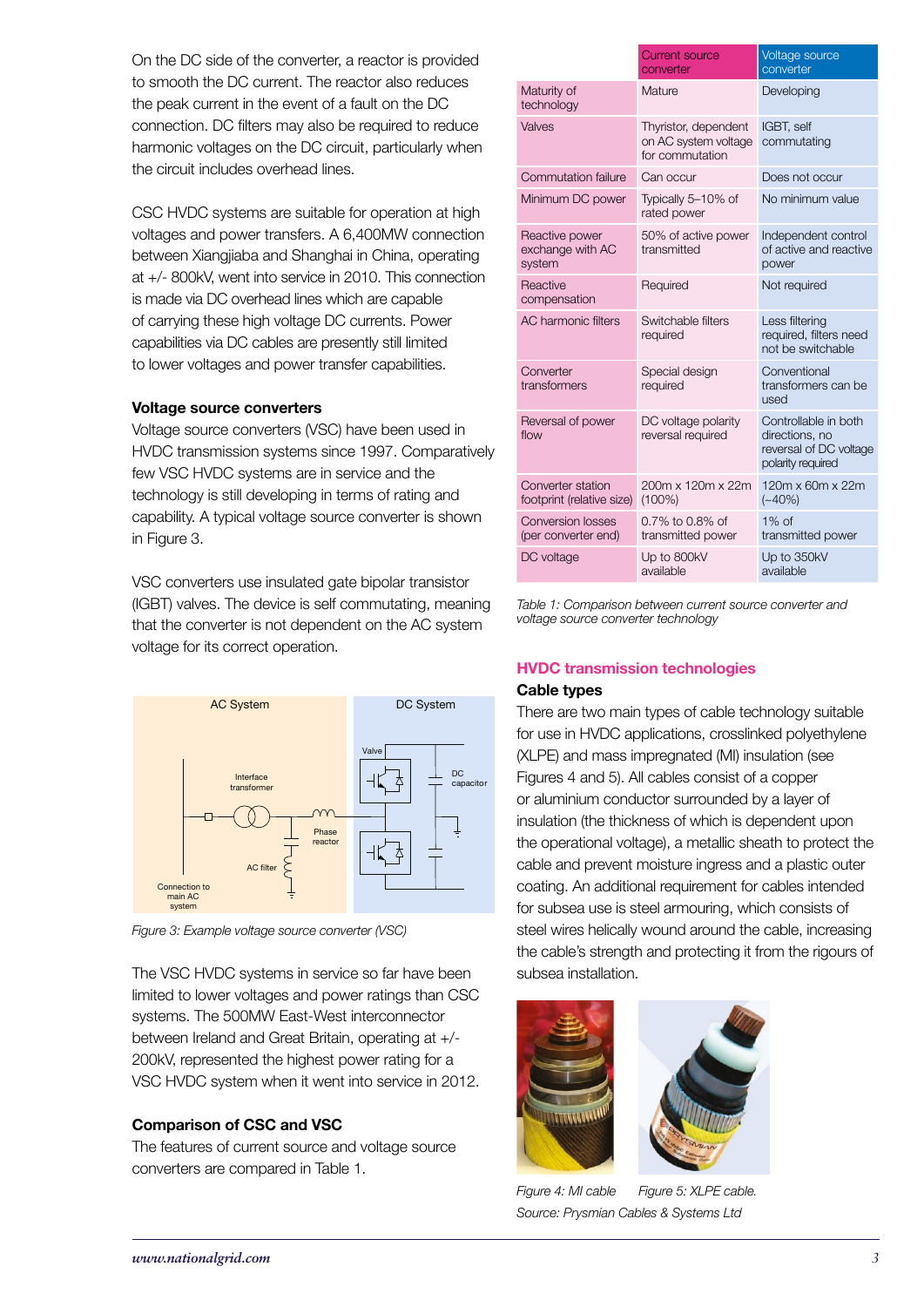XLPE insulation is made by extruding the polymer over the cable core, and is the technology now generally used for AC transmission cables. XLPE cables are available for HVDC voltages up to 320kV, this could however increase in the future due to advancements in technology. XLPE cables are unsuitable for use in CSC applications where, in order to reverse the direction of power flow, the polarity must be reversed.

MI insulation is made by winding kraft paper around the conductor until the required insulation thickness is achieved. The cable is then placed in a vacuum chamber and heated to remove any air and moisture. A viscous oil is introduced which impregnates the paper, increasing the electrical strength of the insulation. A recent development uses polypropylene laminated papers, where thin layers of plastic are laminated to the paper layers, allowing the cable to operate at higher temperatures and therefore higher current ratings. HVDC, MI cables are presently available for voltages up to 600kV.

#### Cable installations

Generally, at least two cables are required for HVDC underground/subsea transmission, unless an earth/ sea electrode is to be used at the converter stations, although it should be recognised there can be environmental issues with such a solution.

In a monopolar scheme, these will consist of a heavily insulated HV cable and a lightly insulated return cable; whereas in bipolar designs both cables operate at high voltages and require heavy insulation.

Because of the reduced power capacity of cables when compared to overhead lines, between four and six cables are required to match the capacity of an equivalent AC or DC overhead line. Existing cable technology limits continuous power transfer on a single cable DC bipole circuit to approximately 2GW, whereas a double circuit AC overhead line may transmit over 6GW.

#### **Onshore**

The same principles and installation techniques for onshore underground AC cables apply to DC, with the exception that reactive compensation is not required for DC transmission and fewer cables are usually needed (minimum of two cables for DC rather than three for AC).

*Offshore cable installation, for both AC and HVDC, requires the use of specially designed cable-laying ships or barges.*



As cables need to be spaced far apart to allow the heat generated to dissipate in the ground, a cable easement corridor of around 12m wide will be required for an HVDC route consisting of four cables, with increased width to account for section joints and access during construction and maintenance (see Figure 6). This causes a significant environmental impact in construction and reinstatement and results in 'land sterilisation', as the cable corridor cannot be used for construction or certain types of agriculture.

# **Offshore**

In many cases, offshore transmission is better suited to HVDC applications than traditional AC. Using AC, offshore cable voltages are limited to 220kV, limiting power transfer capabilities unless many cables are used. Also, lengths of AC cable are very difficult (and consequently expensive) to joint offshore and reactive compensation cannot be installed mid-route, so transmission distances are restricted.

Offshore cable installation, for both AC and HVDC, requires the use of specially designed cable-laying ships or barges. To protect the cables from anchor strikes, they are preferably buried in the sea bed. Specialist, remotely operated submersible units are needed to cut the trench and install the cables.



*Figure 6: Example cable easement corridor (2 cables/pole)*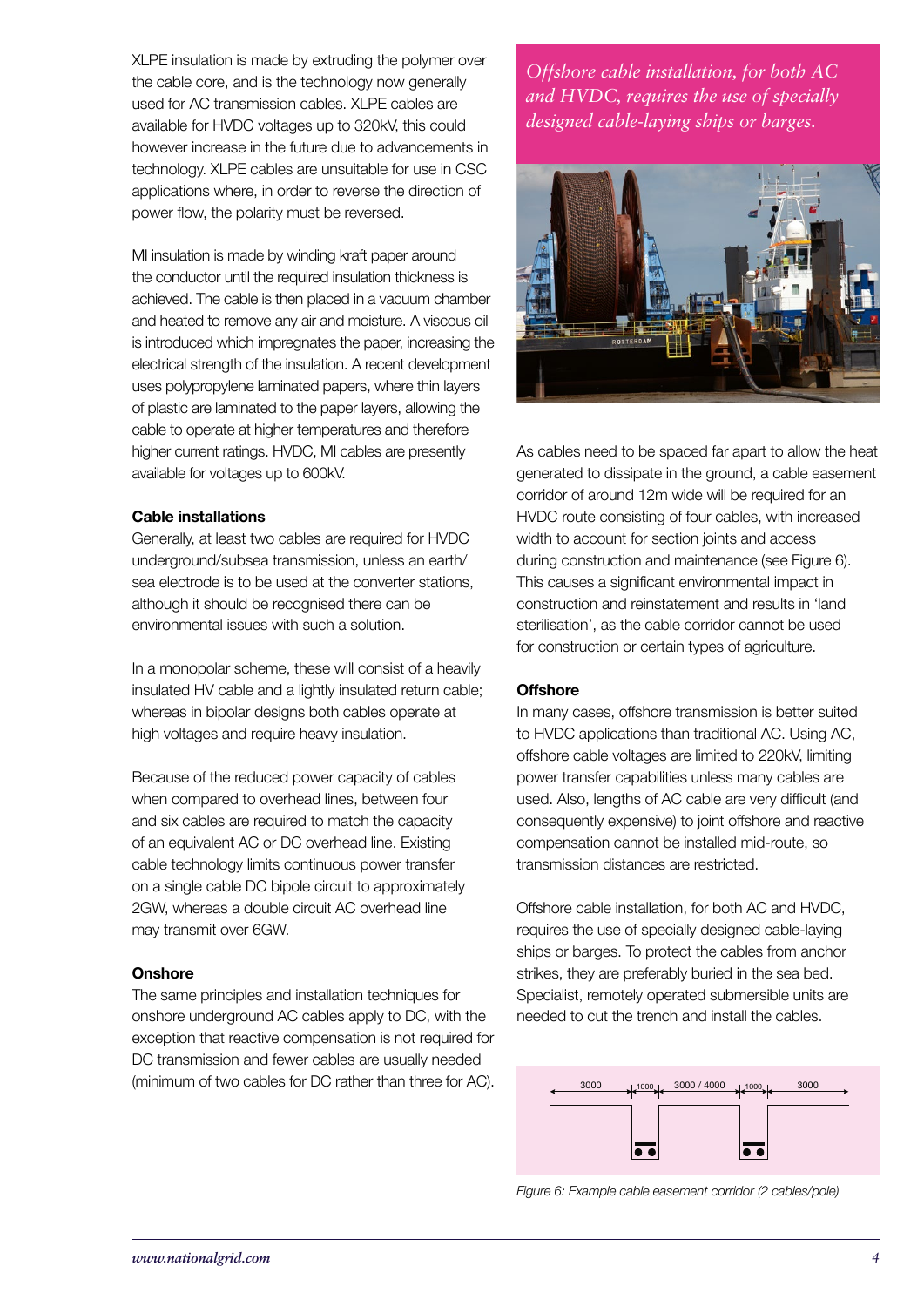

*Figure 7: BritNed CSC converter station* 

Where there is a requirement for the cables to cross existing subsea equipment such as pipelines, the cables can be protected, for example, by using concrete 'mattresses'. For longer lengths of submarine cable, lengths of cable need to be jointed together on the ship while at sea. This is a very complex and timeconsuming operation, needing highly skilled personnel and a spell of good weather of roughly three days to allow the laying ship to remain stationary while the cable is jointed.



# Overhead lines

Overhead lines rely on the air gap between the conductors and the ground as electrical insulation and to provide cooling for the conductors. Conductors are suspended from towers by insulators made of either ceramics or polymers, although polymer insulators are generally used for HVDC applications because of their improved pollution performance (HVDC systems have a tendency to attract pollution/particulates).

HVDC overhead lines can be used up to 800kV and are capable of transporting more than 6GW on a single bipole route. However, transfers of this level have only been undertaken using CSC technology. As yet, VSC technology has not been proposed to power capabilities beyond 1–2GW.

#### HVDC converter station installations

#### Converter station current source converters

Figure 7 shows an example of a CSC converter station. Converter stations require a significant amount of land for their construction. CSC converter stations can vary in size due to the requirements of the station however an "average" size station will take up an area of land 200m x 120m, including indoor and outdoor equipment.

DC equipment attracts pollution/particulates from the atmosphere and so the valves and therefore DC switching arrangements, and often smoothing reactors, are housed in large climate controlled buildings nominally 22m high. The converter transformers are outdoors and can generate significant levels of audible noise.

The CSC converter's requirement for harmonic filtering and reactive compensation make a significant contribution to the size of the converter station (which can be greater than 50% of the overall footprint).

#### Operational issues **Controllability**

One of the key benefits of an HVDC system is the ability to precisely control power flows. In AC systems the power, like water, flows along the path of least resistance, which in some cases can result in unequal distribution of power across the transmission system. HVDC systems allow the operator to precisely control the flow across the circuit, which may help alleviate issues on the wider power system.

#### Impact of faults on the AC system

AC overhead line systems are very resilient under fault conditions. If an AC overhead line suffers a lightning strike then the power flowing in the network redistributes itself very quickly and without any need for external intervention.

Adjusting power flows on an HVDC link is not instantaneous and requires the intervention of the operator or control system. VSC-based systems are faster at responding to changes in system conditions than CSC-based systems, where polarity reversal must take place to change the direction of power flow.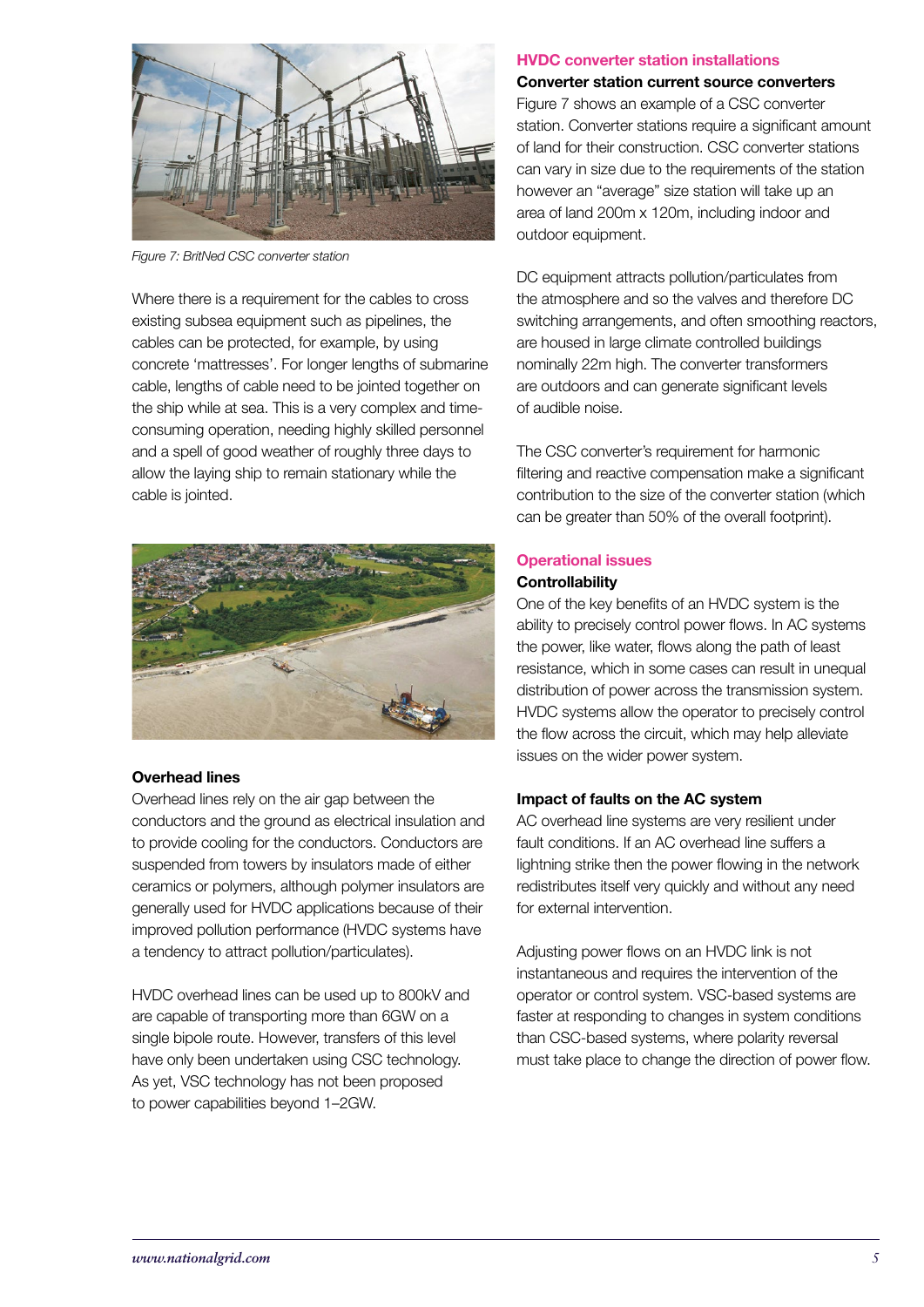An additional weakness, specific to CSC technology, is that faults on the AC system can introduce 'commutation failure' in the valves of the converter stations. As CSC converters take their voltage signal from the AC network, disturbances in this voltage, such as might be seen after a fault, can interrupt the power transfer. This may exacerbate the problems on the AC network.

# HVDC system reliability

HVDC systems suffer all of the potential issues of AC technology but with additional failure modes introduced at the converter stations.

Overhead lines (OHL) generally experience more faults, such as lightning strikes, than buried transmission systems. A fault caused by lightning generally requires no repair as the air that breaks down for a flashover to occur self heals thus the fault is temporary. It is rare that equipment is damaged badly or needs replacing, but even if damage occurs maintenance is relatively easy on an OHL. Faults on cables on the other hand are permanent as damage occurs in the cable insulation and not the self healing air like on OHLs. Cable faults require extensive excavation to identify the location of the fault and repair it. This is worse for submarine cable systems, where repair means raising the cable from the sea bed, removing the damaged section and replacing it with a new section. A fault on a submarine cable is therefore very serious and can result in the HVDC system being out of service for up to six months.

# Short-term overload

A useful characteristic of AC systems is their ability to withstand overloads for a short period of time. AC equipment can exceed its current rating for short periods before the conducting elements become too hot. This can allow the system operator valuable time to reconfigure the network and return power flows to normal levels.

However, in HVDC systems the valve elements heat up very quickly and cannot operate above their rating. This means that the capability of HVDC systems to deal with temporary overload conditions is limited unless the converter station has been designed with this in mind (at extra cost).

# Multi-terminal operation

The AC transmission system is protected by high voltage circuit breakers which allow isolation of faulty sections of the network. The same is not true for HVDC systems because there are no commercially available HVDC circuit breakers at present.

Consequently, HVDC systems tend to be point-topoint systems and not interconnected, as any single fault would shut down the entire interconnected HVDC network.

Only a few of the HVDC links in service in the world are multi-terminal applications, each with much less operational flexibility than AC systems. The properties of VSC HVDC systems in theory lend themselves better to multi-terminal operation over CSC systems, although in comparison with CSC, experience with VSC multiterminal HVDC links is very limited.

This limitation of HVDC systems is fundamental when considering the future expandability of a transmission network. It is a relatively simple matter to, for example, connect a new power station to the AC system, whereas to introduce extra infeeds or outfeeds into an HVDC system is not easily achieved.

# Voltage source converters

The footprint of a VSC converter station is considerably smaller than that of a CSC station, as there is no need for reactive compensation equipment. As with CSC stations the footprint of VSC converter stations can vary but an average footprint could be 120m x 60m x 22m. All equipment is generally indoors with the exception of the connection to the AC grid.

To reduce the footprint further, the VSC converter can be constructed on two levels. VSC is the preferred technology for the connection of wind farms located far from the shore where the distance makes an AC connection uneconomic and unfeasible.

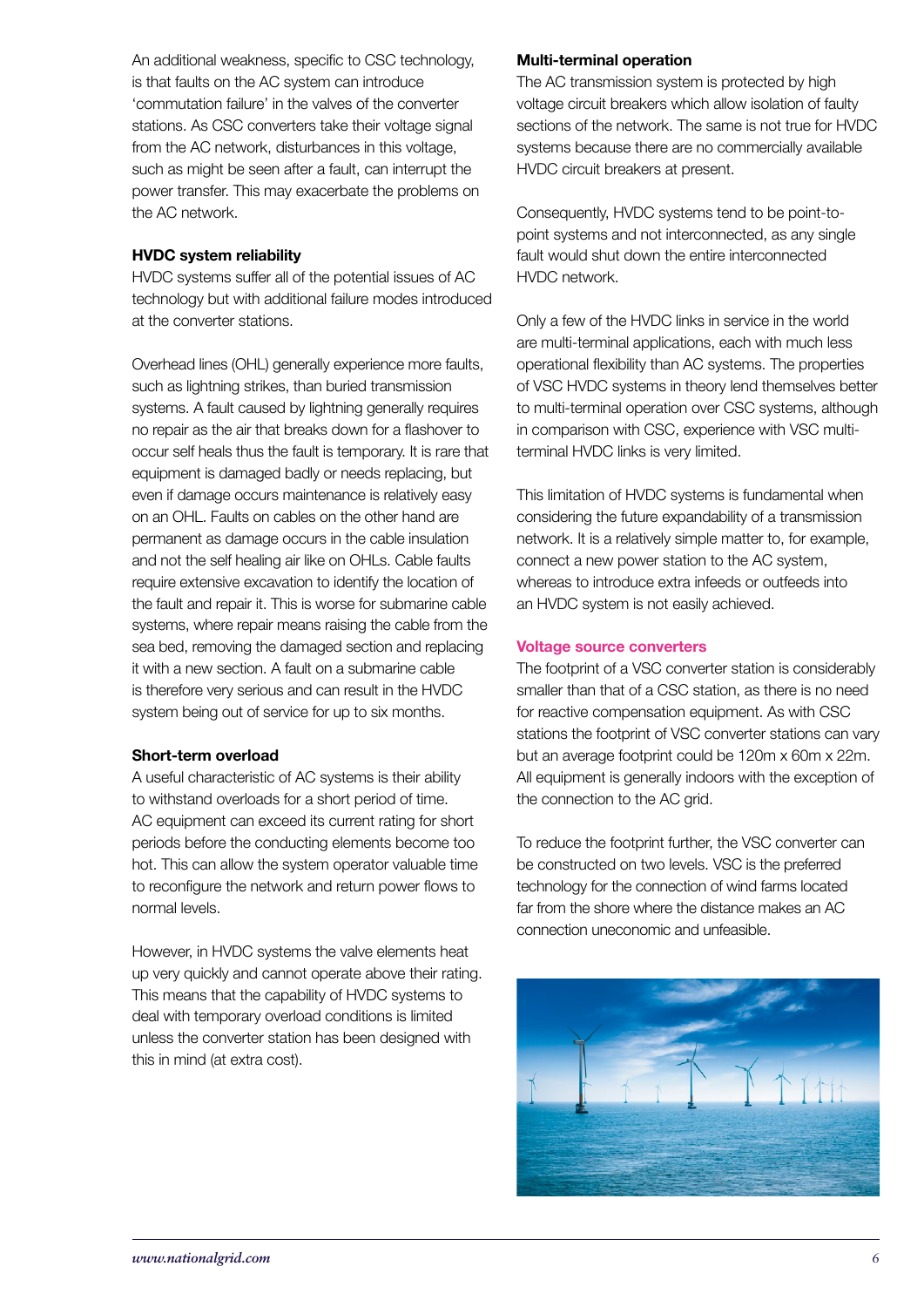#### **Economics**

#### Capital costs

The capital costs of HVDC installations can be much higher than for equivalent overhead line transmission routes. It is very difficult to give a direct comparison, however, as the cost of any HVDC and AC project is dependent upon a multitude of project-specific factors such as technology used and route length. Under some circumstances, HVDC may be more economic than equivalent AC transmission; generally the longer the route length the more competitive HVDC becomes. The break-even distance will vary depending upon the installation type but can be over hundreds of kilometres.

#### Converter stations

DC converter stations represent a significant portion of the cost of any HVDC installation. AC harmonic filters and reactive compensation add to the cost of CSC stations but in comparison with VSC stations the costs are broadly similar. However VSC converters have presently only been installed at lower maximum ratings than CSC converters so, in terms of capital cost per unit of power, they have generally been more expensive.

#### **Cables**

When used in AC systems, long HVDC cable routes incur a high capital cost. However, DC cables normally:

- $\blacksquare$  require two cables per circuit rather than three
- $\blacksquare$  do not require reactive compensation mid-route
- are more highly rated than equivalent AC cables.

# Overhead lines

As in AC networks, overhead lines are the most economic means of power transmission in HVDC systems.

#### Transmission losses

#### Converter stations

The process of converting AC power to DC is not 100% efficient. Power losses occur in all elements of the converter station: the valves, transformers, reactive compensation/filtering and auxiliary plant. CSC converter stations incur a loss of 0.7-0.8% per converter station (1-2% for a link including a converter station at each end). VSC converters suffer higher losses in the region of 1% per converter (2% per link).

As there is a cost associated with lost power, these losses can significantly increase the cost of a converter station over its lifetime. When compared to AC transmission, the converter station losses render HVDC transmission considerably less efficient than AC transmission over short distances.

#### Cables and overhead lines

Over short distances, the losses in both cables and overhead lines are very small. Losses in AC transmission are in the region of 0.7%–1% per 100km for an overhead line route and 0.3%–0.6% for a cable system. DC transmission losses are slightly less for a given power transfer. Consequently, very long lengths of cable or overhead line are required before the losses in the converter stations are offset and HVDC becomes more efficient than AC.

# **Maintenance**

Another cost that must be considered when evaluating transmission projects is the cost to operate and maintain the equipment. Maintenance costs for DC systems are generally higher than AC because of the complex converter stations that require regular, specialist maintenance.

# Refurbishment

AC transmission has an expected lifetime of approximately 60–80 years, with mid-life refurbishment of overhead lines, which are the largest capital component, needed after 40 years. In contrast, HVDC systems have a shorter life expectancy of 40 years, and large parts of the converter stations (valves and control systems) are likely to need replacing after 20 years.